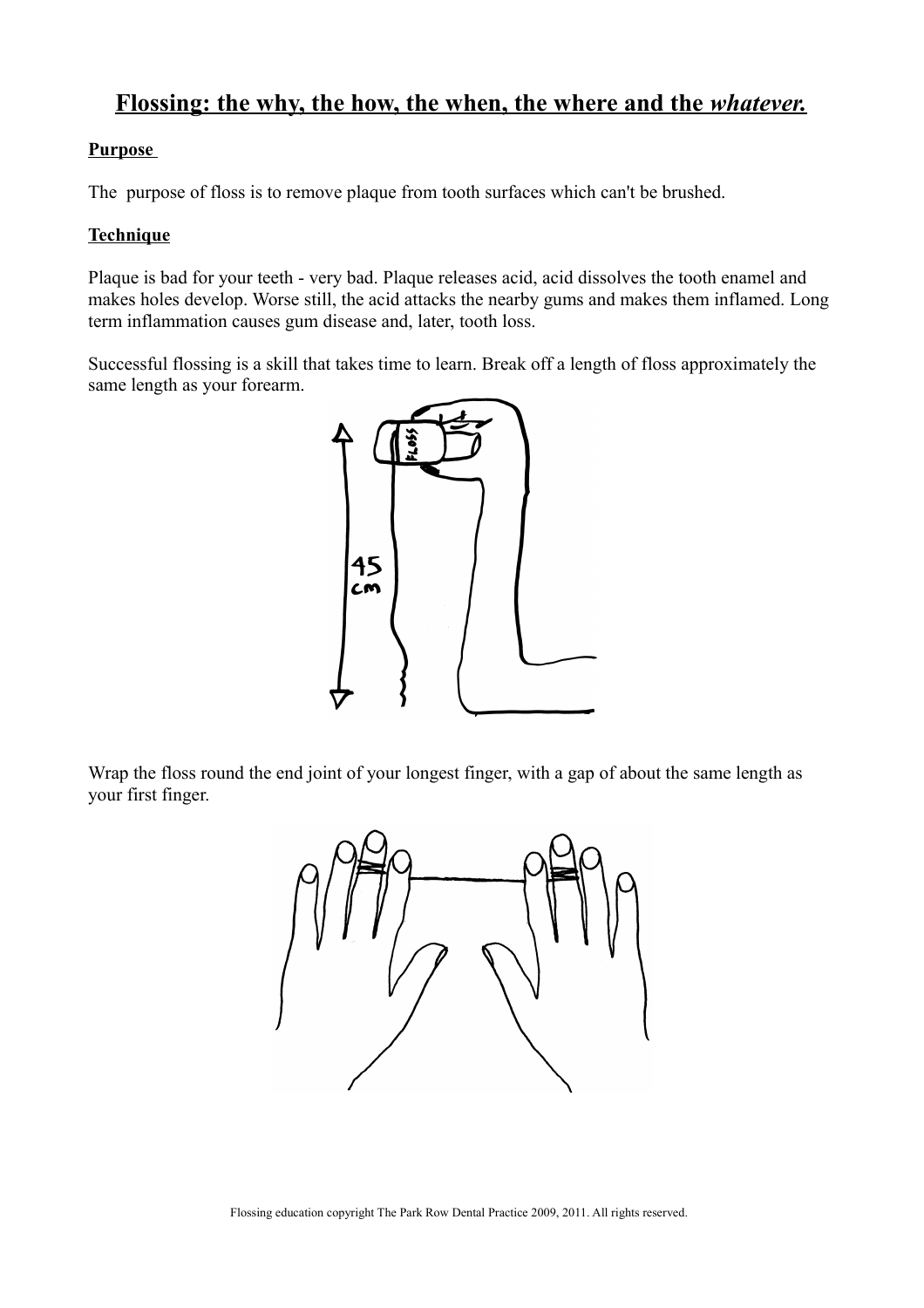Grip the floss between thumb and first finger.



Slide the floss between two teeth, using a slight in-and-out movement if necessary. Run the floss up and down against one surface; then up and down against the other surface. Work round all the gaps, and also floss the areas behind the very back teeth as well.



#### **How often?**

Plaque builds up at different rates for different people. You can easily tell if you are flossing often enough - there won't be any bleeding if you floss often enough. If you don't floss often enough you'll get bleeding every time. Simples. Start off flossing once a day, Christmas Day included and go from there. Some people, your humble scribe included, have to floss some spots twice a day to keep bleeding in check. It's quite in order to floss selected areas if they give a recurring problem.

#### **How does it work?**

The reason flossing stops bleeding is that it stops anaerobic activity in plaque bacteria. When the plaque layer is thin enough oxygen gets to the bacteria to allow aerobic respiration. Thicker layers starve the bacteria of oxygen forcing them to change to anaerobic respiration. Basically we're talking about letting oxygen get in there. Anaerobic respiration leads to the release of lactic acid. That's what does the damage.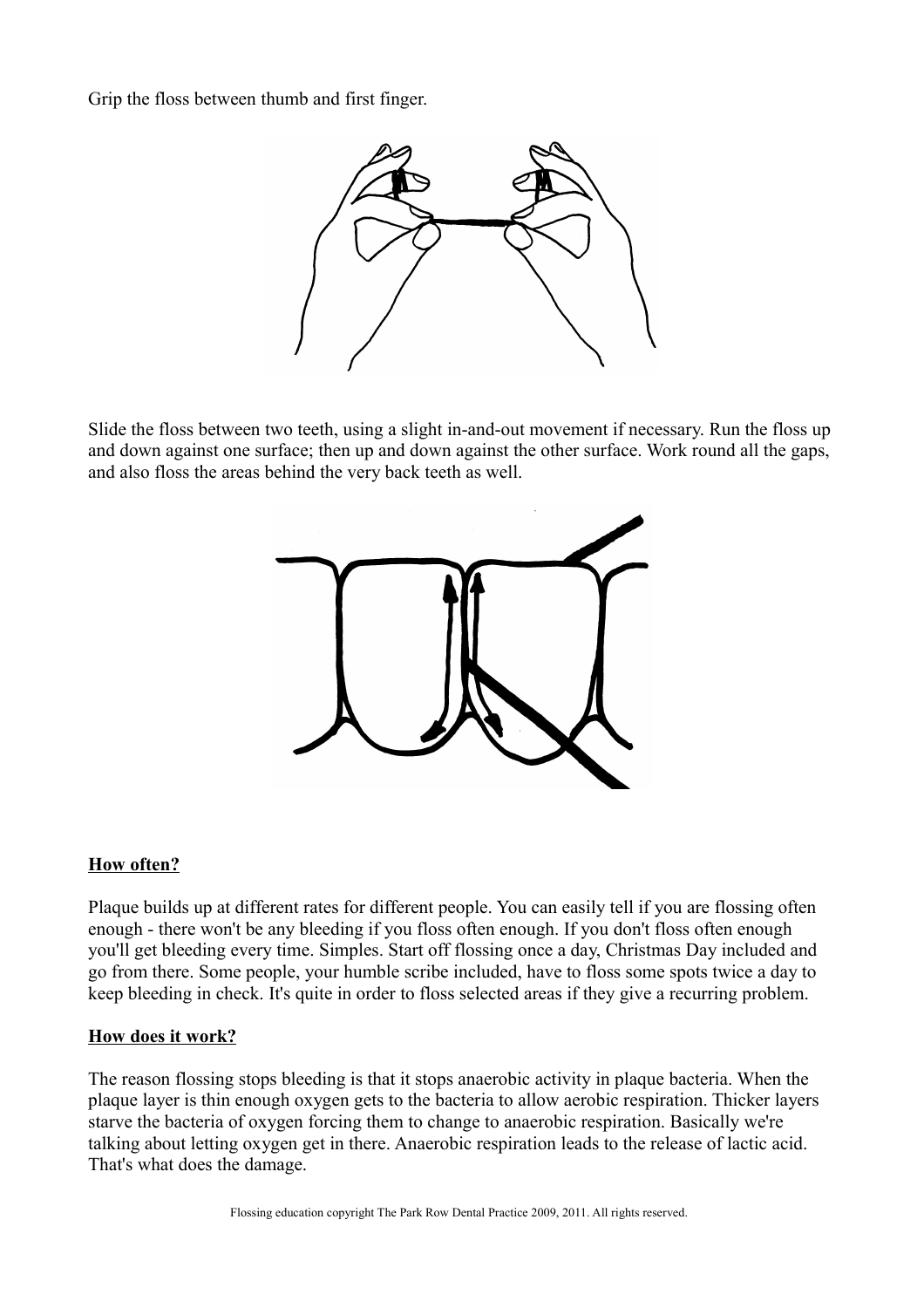## **Conclusion**

Some people don't bother to floss, they end up needing more dental treatment and they loose their teeth sooner than people who do floss.

That last bit is the *whatever* message, in case that's not blindingly obvious.